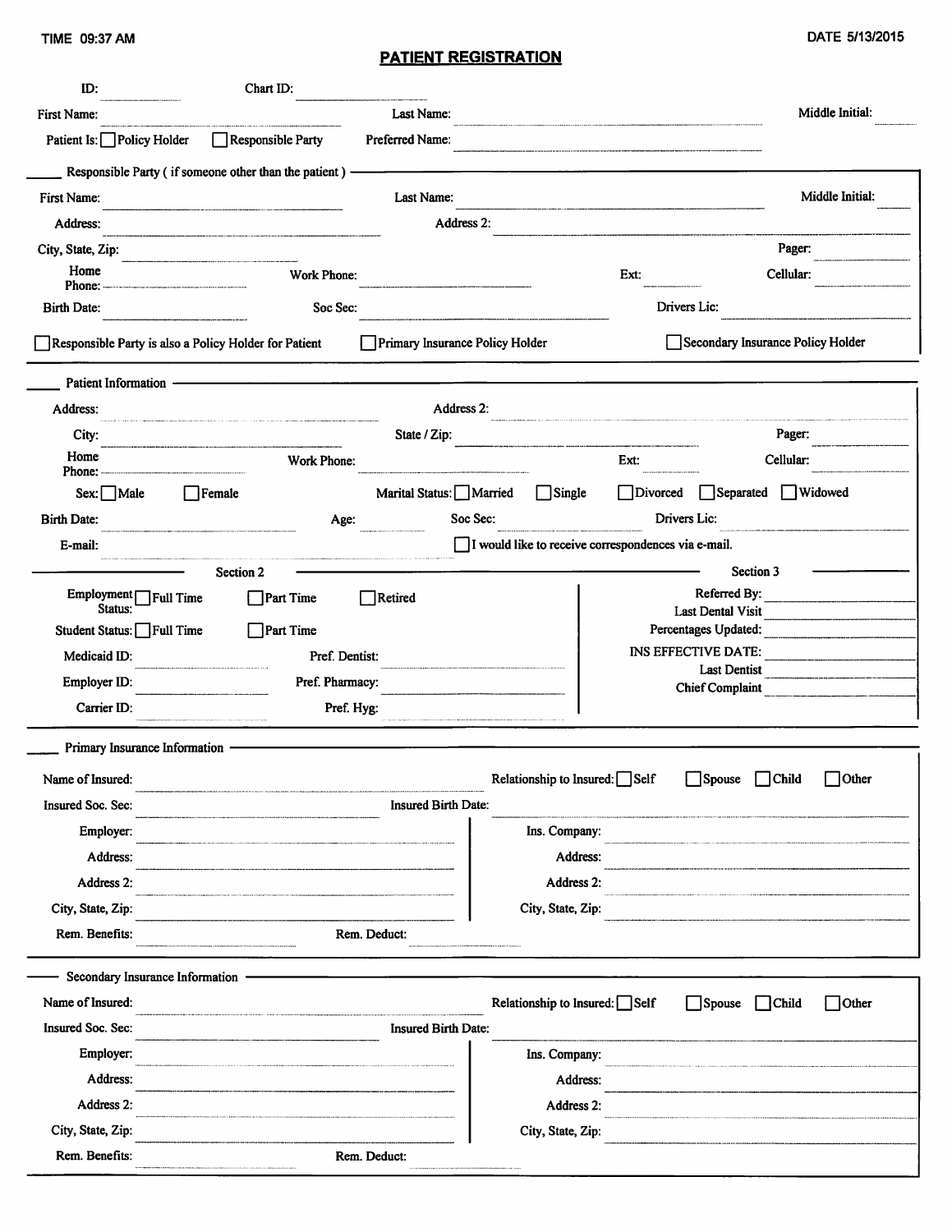#### Julian H. Campbell, DMD, PC **Eaglesoft Medical History** Birth Date:

Date 2/19/2015

| Patient Name:                                                                                        |                          |                                    | Birth Date: |                   |          |                                  | Date Created:      |                                                                                                                                                                                                                                                                                                                                   |                          |  |
|------------------------------------------------------------------------------------------------------|--------------------------|------------------------------------|-------------|-------------------|----------|----------------------------------|--------------------|-----------------------------------------------------------------------------------------------------------------------------------------------------------------------------------------------------------------------------------------------------------------------------------------------------------------------------------|--------------------------|--|
|                                                                                                      |                          |                                    |             |                   |          |                                  |                    | Although dental personnel primarly treat the area in and around your mouth, your mouth is a part of your entire body. Health problems that you may have, or<br>medication that you may be taking, could have an important interrelationship with the dentistry you will receive. Thank you for answering the following questions. |                          |  |
|                                                                                                      |                          |                                    | O Yes O No  |                   | If yes   |                                  |                    |                                                                                                                                                                                                                                                                                                                                   |                          |  |
| Are you under a physician's care now?<br>Have you ever been hospitalized or had a major              |                          |                                    | © Yes ⊙ No  |                   | If yes   |                                  |                    |                                                                                                                                                                                                                                                                                                                                   |                          |  |
| operation?<br>Have you ever had a serious head or neck injury?                                       |                          |                                    | © Yes © No  |                   | If yes   |                                  |                    |                                                                                                                                                                                                                                                                                                                                   |                          |  |
| Are you taking any medications, pills, or drugs?                                                     |                          |                                    | © Yes © No  |                   | If yes   |                                  |                    |                                                                                                                                                                                                                                                                                                                                   |                          |  |
|                                                                                                      |                          |                                    | © Yes © No  |                   | If yes   |                                  |                    |                                                                                                                                                                                                                                                                                                                                   |                          |  |
| Do you take, or have you taken, Phen-Fen or Redux?                                                   |                          |                                    |             |                   | If yes   |                                  |                    |                                                                                                                                                                                                                                                                                                                                   |                          |  |
| Have you ever taken Fosamax, Boniva, Actonel or<br>any other medications containing bisphosphonates? |                          |                                    | © Yes ⊙ No  |                   |          |                                  |                    |                                                                                                                                                                                                                                                                                                                                   |                          |  |
| Are you on a special diet?                                                                           |                          |                                    | © Yes © No  |                   |          |                                  |                    |                                                                                                                                                                                                                                                                                                                                   |                          |  |
| Do you use tobacco?                                                                                  |                          |                                    | © Yes © No  |                   |          |                                  |                    |                                                                                                                                                                                                                                                                                                                                   |                          |  |
| Women: Are you<br>E Pregnant/Trying to get pregnant?                                                 |                          |                                    |             | $\Box$ Nursing?   |          |                                  |                    | Taking oral contraceptives?                                                                                                                                                                                                                                                                                                       |                          |  |
| Are you allergic to any of the following?<br>DAspirin<br>$\Box$ Metal                                |                          | $\Box$ Penicillin<br><b>Elatex</b> |             |                   |          | $\square$ Codeine<br>Sulfa Drugs |                    | Acrylic<br>C Local Anesthetics                                                                                                                                                                                                                                                                                                    |                          |  |
| Other?                                                                                               |                          |                                    | r           |                   | If yes   |                                  |                    |                                                                                                                                                                                                                                                                                                                                   |                          |  |
| Do you use controlled substances?                                                                    |                          |                                    | © Yes © No  |                   | If yes   |                                  |                    |                                                                                                                                                                                                                                                                                                                                   |                          |  |
|                                                                                                      |                          |                                    |             |                   |          |                                  |                    |                                                                                                                                                                                                                                                                                                                                   |                          |  |
| Do you have, or have you had, any of the following?                                                  |                          |                                    |             |                   |          |                                  |                    |                                                                                                                                                                                                                                                                                                                                   |                          |  |
| <b>AIDS/HIV Positive</b>                                                                             | © Yes ල No               | <b>Cortisone Medicine</b>          |             | <b>ි Yes ව No</b> |          | Hemophilia                       | ල Yes ල No         | <b>Radiation Treatments</b>                                                                                                                                                                                                                                                                                                       | <b>ව Yes ව No</b>        |  |
| <b>Alzheimer's Disease</b>                                                                           | O Yes O No               | <b>Diabetes</b>                    |             | © Yes © No        |          | <b>Hepatitis A</b>               | ල Yes ල No         | <b>Recent Weight Loss</b>                                                                                                                                                                                                                                                                                                         | ල Yes ල No               |  |
| Anaphylaxis                                                                                          | © Yes © No               | <b>Drug Addiction</b>              |             | © Yes ල No        |          | Hepatitis B or C                 | ල Yes ල No         | <b>Renal Dialysis</b>                                                                                                                                                                                                                                                                                                             | © Yes ල No               |  |
| Anemia                                                                                               | © Yes ල No               | Easily Winded                      |             | © Yes ල No        |          | Herpes                           | <b>ි Yes ව No</b>  | <b>Rheumatic Fever</b>                                                                                                                                                                                                                                                                                                            | ල Yes ල No               |  |
| Angina                                                                                               | © Yes ල No               | Emphysema                          |             | © Yes ල No        |          | <b>High Blood Pressure</b>       | © Yes ල No         | <b>Rheumatism</b>                                                                                                                                                                                                                                                                                                                 | © Yes ල No               |  |
| Arthritis/Gout                                                                                       | <b>ි Yes ⊘ No</b>        | <b>Epilepsy or Seizures</b>        |             | © Yes ල No        |          | <b>High Cholesterol</b>          | <b>ි Yes හි No</b> | <b>Scarlet Fever</b>                                                                                                                                                                                                                                                                                                              | © Yes ල No               |  |
| <b>Artificial Heart Valve</b>                                                                        | © Yes © No               | Excessive Bleeding                 |             | ල Yes ල No        |          | <b>Hives or Rash</b>             | O Yes © No         | <b>Shingles</b>                                                                                                                                                                                                                                                                                                                   | © Yes ල No               |  |
| Artificial Joint                                                                                     | O Yes O No               | <b>Excessive Thirst</b>            |             | © Yes ල No        |          | Hypoglycemia                     | ⊘ Yes ල No         | Sickle Cell Disease                                                                                                                                                                                                                                                                                                               | <b>ි Yes ල No</b>        |  |
| Asthma                                                                                               | ⑦ Yes ල No               | Fainting Spells/Dizziness          |             | <b>⊙ Yes ⊙ No</b> |          | <b>Irrequiar Heartbeat</b>       | ල Yes ල No         | <b>Sinus Trouble</b>                                                                                                                                                                                                                                                                                                              | © Yes ල No               |  |
| <b>Blood Disease</b>                                                                                 | O Yes O No               | <b>Frequent Cough</b>              |             | ල Yes ල No        |          | Kidney Problems                  | O Yes O No         | Spina Bifida                                                                                                                                                                                                                                                                                                                      | <b>ව Yes ව No</b>        |  |
| <b>Blood Transfusion</b>                                                                             | © Yes © No               | Frequent Diarrhea                  |             | O Yes O No        |          | Leukemia                         | © Yes © No         | Stomach/Intestinal Disease © Yes © No                                                                                                                                                                                                                                                                                             |                          |  |
| <b>Breathing Problems</b>                                                                            | © Yes ල No               | <b>Frequent Headaches</b>          |             | © Yes ල No        |          | Liver Disease                    | © Yes ල No         | <b>Stroke</b>                                                                                                                                                                                                                                                                                                                     | © Yes ල No               |  |
| <b>Bruise Easily</b>                                                                                 | <b><i>⊙</i> Yes ⊙ No</b> | <b>Genital Herpes</b>              |             | © Yes ල No        |          | Low Blood Pressure               | © Yes © No         | <b>Swelling of Limbs</b>                                                                                                                                                                                                                                                                                                          | <b>ි Yes ව No</b>        |  |
| Cancer                                                                                               | ⊙ Yes © No               | Glaucoma                           |             | ි Yes ⑦ No        |          | Lung Disease                     | <b>⊙ Yes ⊙ No</b>  | <b>Thyroid Disease</b>                                                                                                                                                                                                                                                                                                            | <b>© Yes ⊙ No</b>        |  |
| Chemotherapy                                                                                         | ⊘ Yes (O No              | Hay Fever                          |             | © Yes ල No        |          | Mitral Valve Prolapse            | ල Yes ල No         | Tonsilitis                                                                                                                                                                                                                                                                                                                        | ල Yes ල No               |  |
| <b>Chest Pains</b>                                                                                   | © Yes ල No               | Heart Attack/Failure               |             | © Yes © No        |          | <b>Osteoporosis</b>              | © Yes ල No         | <b>Tuberculosis</b>                                                                                                                                                                                                                                                                                                               | © Yes ල No               |  |
| Cold Sores/Fever Blisters $\odot$ Yes $\odot$ No                                                     |                          | <b>Heart Murmur</b>                |             | © Yes ල No        |          | Pain in Jaw Joints               | <b>ව Yes ව No</b>  | Tumors or Growths                                                                                                                                                                                                                                                                                                                 | <b>ි Yes ⊘ No</b>        |  |
| Congenital Heart Disorder                                                                            | <b>© Yes ⊙ No</b>        | Heart Pacemaker                    |             | <b>ව Yes ව No</b> |          | Parathyroid Disease              | © Yes ල No         | Ulcers                                                                                                                                                                                                                                                                                                                            | © Yes ල No               |  |
| <b>Convulsions</b>                                                                                   | © Yes © No               | Heart Trouble/Disease © Yes © No   |             |                   |          | Psychiatric Care                 | © Yes ල No         | <b>Venereal Disease</b><br>Yellow Jaundice                                                                                                                                                                                                                                                                                        | ල Yes ල No<br>⊙ Yes ⊙ No |  |
|                                                                                                      |                          |                                    |             |                   |          |                                  |                    |                                                                                                                                                                                                                                                                                                                                   |                          |  |
| Have you ever had any serious illness not listed                                                     |                          |                                    | © Yes © No  |                   | If $yes$ |                                  |                    |                                                                                                                                                                                                                                                                                                                                   |                          |  |
| Comments:                                                                                            |                          |                                    |             |                   |          |                                  |                    |                                                                                                                                                                                                                                                                                                                                   |                          |  |
|                                                                                                      |                          |                                    |             |                   |          |                                  |                    |                                                                                                                                                                                                                                                                                                                                   |                          |  |
|                                                                                                      |                          |                                    |             |                   |          |                                  |                    |                                                                                                                                                                                                                                                                                                                                   |                          |  |
|                                                                                                      |                          |                                    |             |                   |          |                                  |                    |                                                                                                                                                                                                                                                                                                                                   |                          |  |

Date:

Signature of Patient, Parent or Guardian: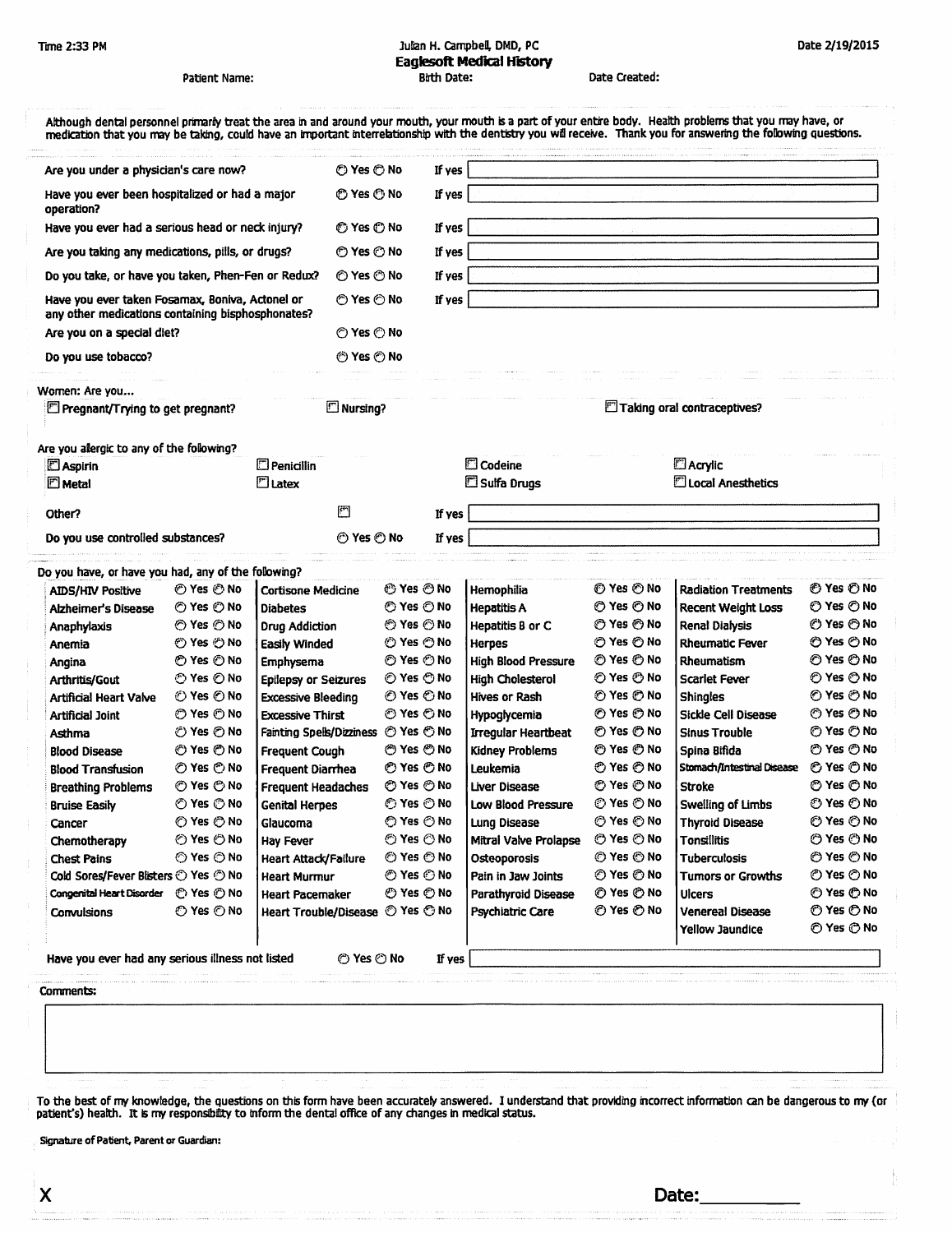#### PALMETTO SMILES OF CHARLESTON

#### 3188 W. MONTAGUE AVE. NORTH CHARLESTON. SC 29418

#### 843-554-3300

#### ACKNOWLEDGEMENT OF RECEIPT OF NOTICE OF PRIVATE PRACTICES

I understand that, under the Health Insurance Portability & Accountability Act of 1996 (HIPPA), I have a certain right to privacy regarding my protected health information. I understand that the information can and will be used to:

\*Conduct, plan and direct my treatment and follow-up among the multiple healthcare providers who m ay be involved in that treatment directly and indirectly.

\*Obtain payment from third-party payers and disclose any pertinent information

\*Conduct normal healthcare operations, such as quality assessment and physician certifications.

I have received, read and understand your Notice of Privacy Practices containing a more complete description of the uses and disclosures of my health information. I understand that this organization has the right to change its Notice of Privacy Practice from time to time and that I may contact this organization at any time at the address above to obtain a current copy of the Notice of Privacy Practices.

I hereby authorize you to use or disclose the specific information described below, only for the purposes and parties also described below: (CIRCLE ONE)

YES or NO may be notified by telephone of pending office visits and/or test(s)

YES or NO office any call you at home with lab and/or other test results

YES or No pharmacy refills can be called or faxed to your pharmacy

YES or NO may speak to referring or treating doctors on my behalf

do give permission to disclose any and all information pertaining to my <u>|, , , , , , , ,</u> dental care to the below named family member(s) or friend(s).

Name: Name and Allie Contact Number:

This authorization shall remain in effect from date signed below unless I decide to cancel this authorization by informing this office in writing at the address above. I may refuse to sign this authorization and you will not continue my treatment.

Patient Name: Name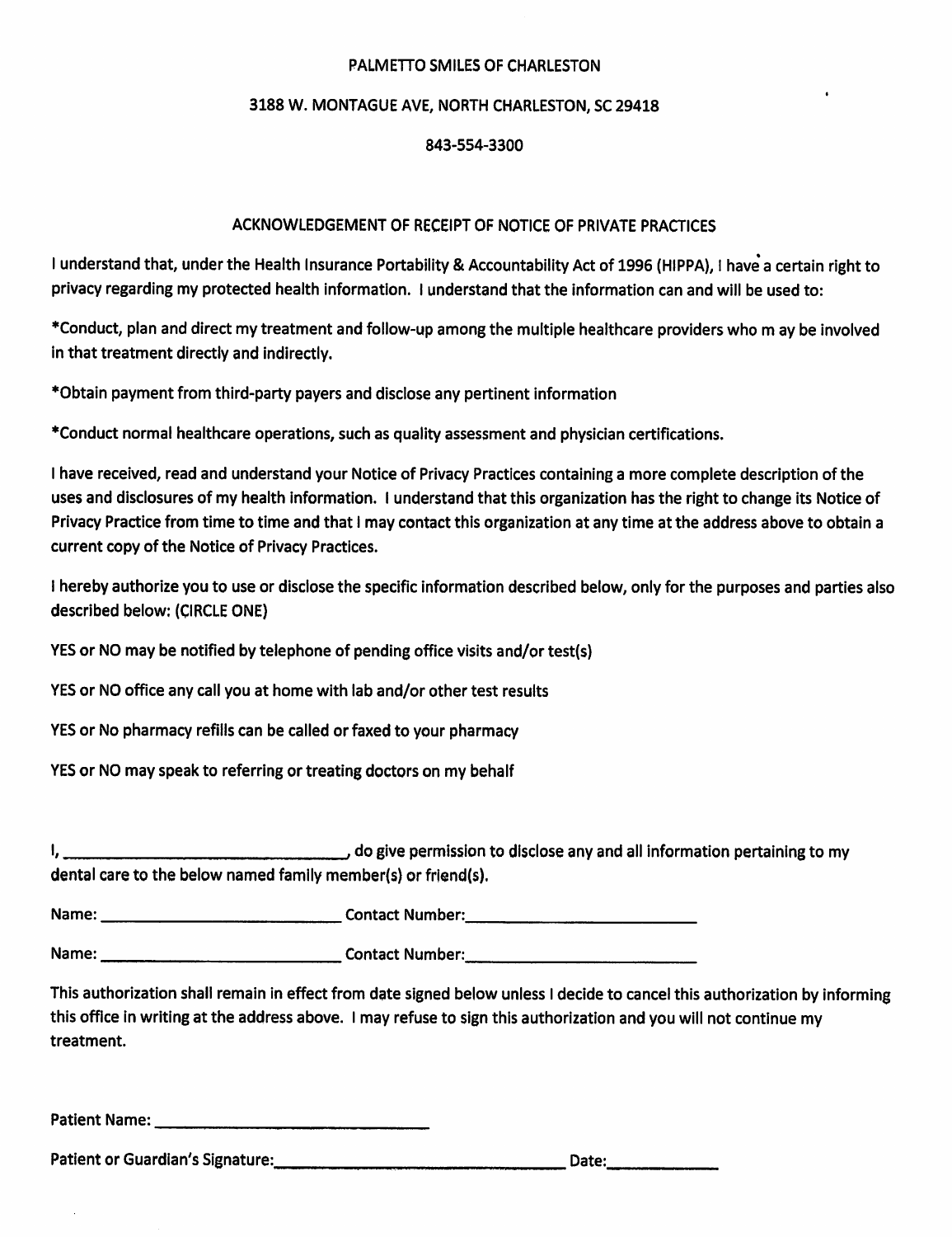

## **PATIENT APPOINTMENT AGREEMENT FOR PALMETTO SMILES OF CHARLESTON**

We make every effort to value your time and we schedule your appointment time just for you.

We truly appreciate your courtesy of giving us 48 hours' notice if you have a conflict with your appointment and need to schedule a different day or time. We are committed to your oral health and keeping your scheduled appointments allows us to be partners in your dental care.

We will not charge for your first missed appointment. However, if you miss an appointment a second time you may be required to make a deposit when scheduling the next appointment and you will have a \$50.00 no show/no call fee applied to your account. If you keep the appointment the payment will be applied towards treatment. However, if you fail to keep the appointment a second time, the payment will be applied towards lost production time.

It is our philosophy to continue to put our patients first and to make your experience a positive one. Thank you for allowing us to share our missed appointment policy with you and please let us know if you have any questions.

### Appointment Agreement

o I acknowledge an appointment is a reservation

\_\_\_\_\_\_\_\_\_\_\_\_\_\_\_\_\_\_\_\_\_\_\_\_\_\_\_\_\_\_\_\_\_\_\_\_\_

\_\_\_\_\_\_\_\_\_\_\_\_\_\_\_\_\_\_\_\_\_\_\_\_\_\_\_\_\_\_\_\_\_\_\_\_\_

 $\circ$  I agree to provide a minimum of 48 hours' notice if I need to change my appointment for any reason. There will be a charge of \$50.00 if a 48-hour notice has not been given.

Patient Signature